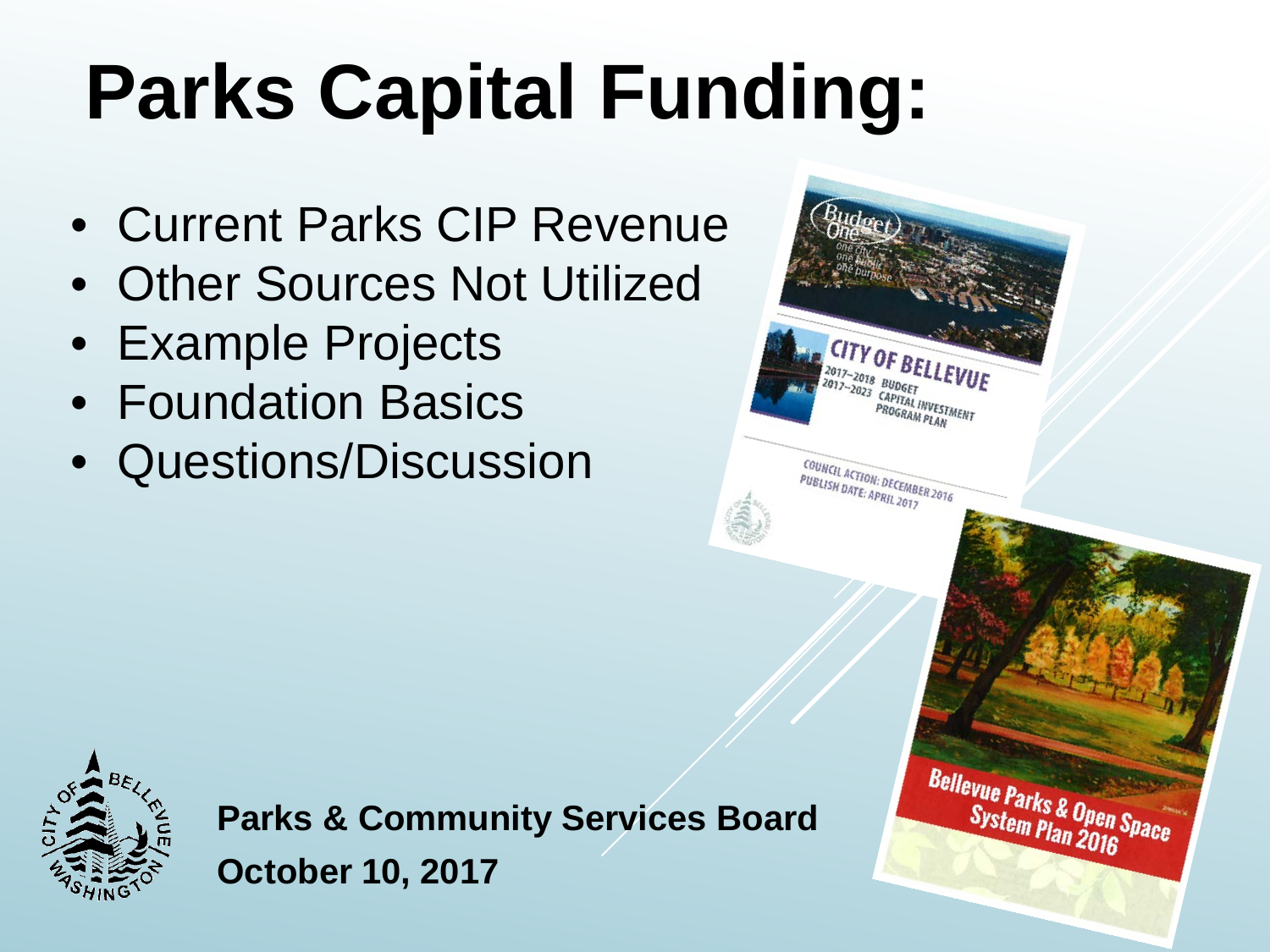### **Capital Investment Program (CIP) Background**

- ▶ 7-year budget tool updated every 2 years (currently 2017-2023) and will be updated next year
- ▶ Capital projects organized by Community Outcome, and include Transportation, Parks, Fire, Police, Neighborhoods, Downtown Livability, Grand Connection, Affordable Housing, Citywide Buildings/Security/Systems, Debt Service (74 projects totaling \$485M)
- ▶ Parks capital includes Property Acquisition, Park Development, and Renovation/Redevelopment, plus associated Planning, Design, Project Management (10 projects totaling \$73M)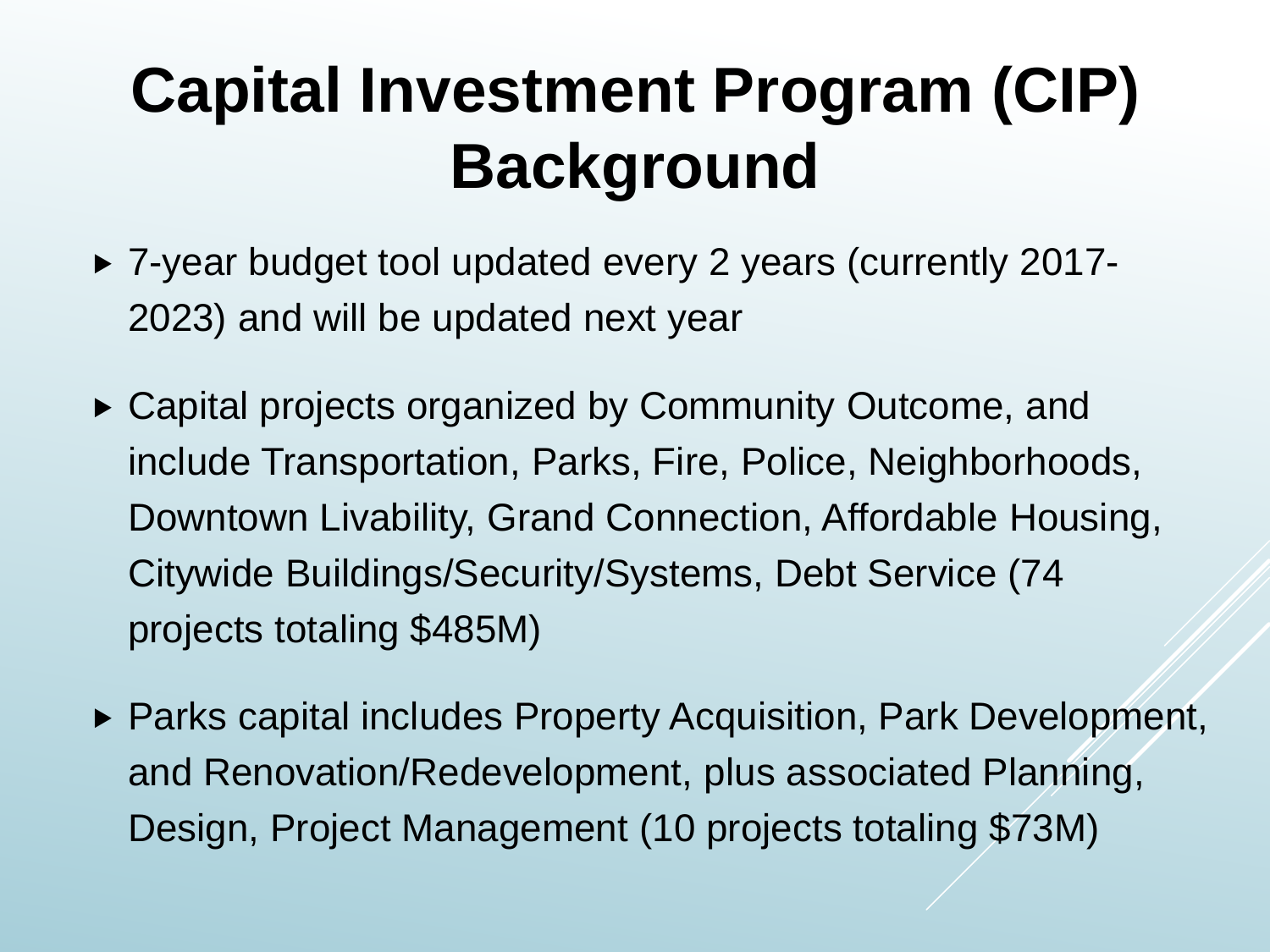### **Parks CIP Revenue: Voter Approved Bonds/Levies**

- ▶ Voter-Approved Property Tax—2008 Bellevue Parks Levy (\$3.4M/year thru 2028)
- ► Funds projects on "pay as you go" basis − No outstanding voted Park bonds
- ▶ Approved by 67% of voters
- ▶ Cost typical homeowner \$50/year in property tax—\$42 for capital, \$8 for operations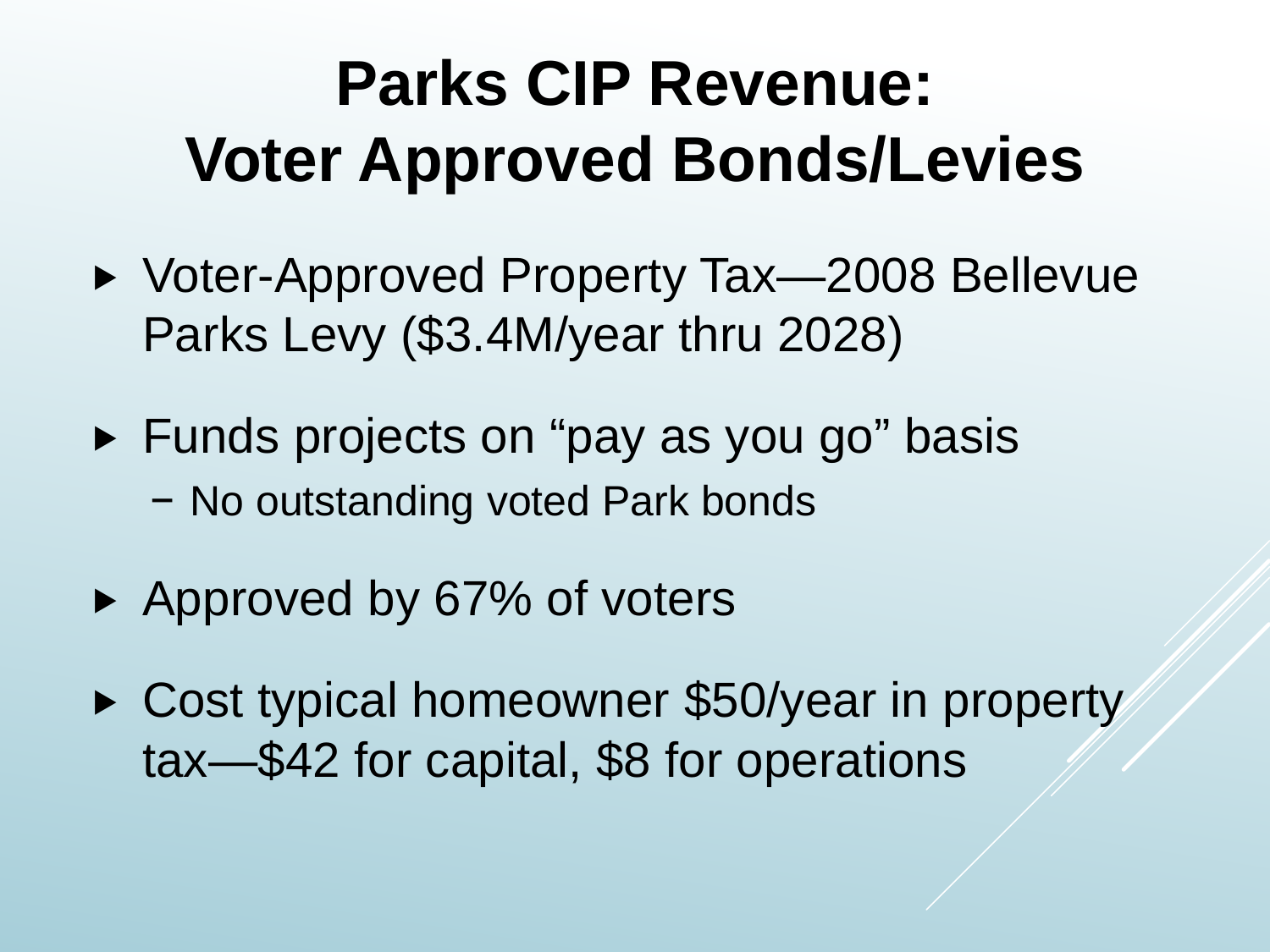### **Parks CIP Revenue: City Taxes for Capital**

- ► Real Estate Excise Tax. REET is 1.78% tax on sale of real property (real estate), of which City gets 0.5% for capital purposes (\$14M).
	- − ½ dedicated to Parks per Council ordinance (\$7M).
- ▶ General CIP—Portion of City Sales, B&O Tax which are available to all City capital needs (\$28M total).
	- − Sales Tax rate is 10%, of which City gets 0.85%. City share split between General Fund (75% or \$50M) and CIP (25% or \$18M).
	- − Business and Occupations tax includes both a Gross Receipts Tax and a Square Footage Tax. City taxes split between General Fund (\$29M) and CIP (\$10M).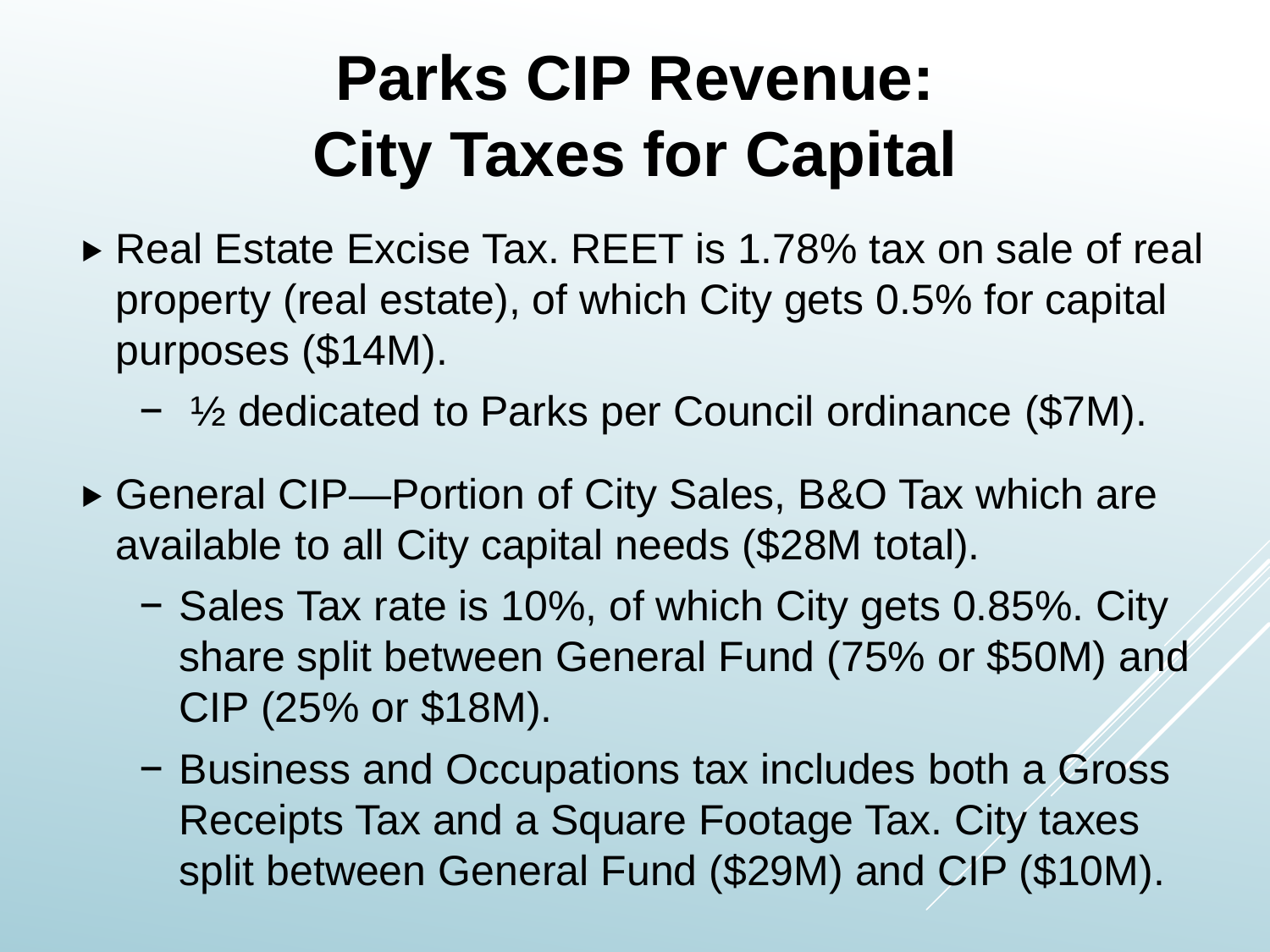### **Parks CIP Revenue: Other Project Specific Revenues**

- ▶ Federal, State, Local Grants (King Co. Conservation Futures, WA Recreation and Conservation Office)
- ▶ Private Contributions/Donations
- ▶ 2013 King County Parks Levy (\$0.4M/year through 2019)
- ► Enterprise User Fees (\$0.35M/year)
- ► Incentive Zoning in Bel-Red and Downtown (budgeted by PCD)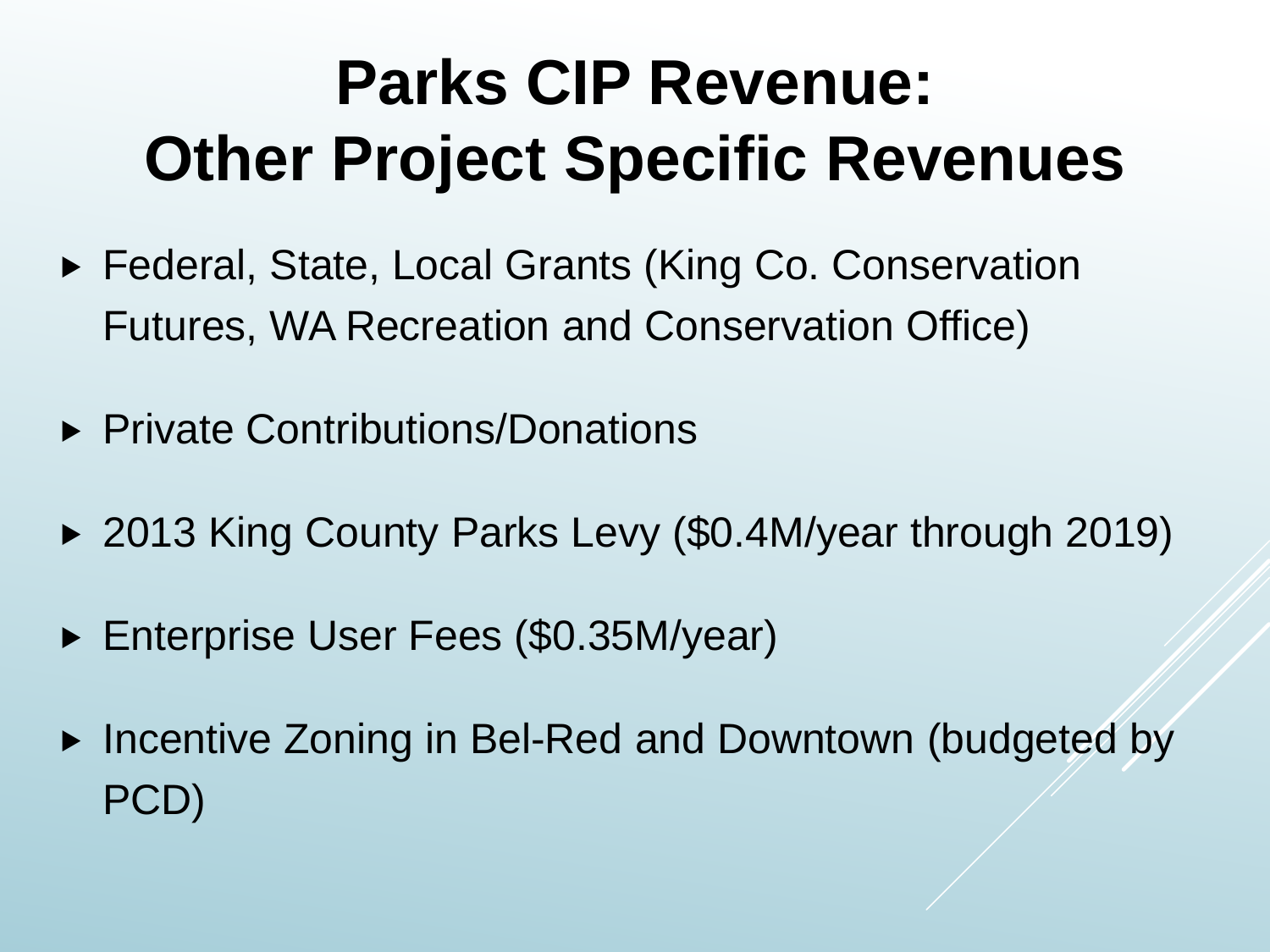### **Other Revenues Available for Parks (but not Implemented)**

- ▶ Park Impact Fees. One-time fee on new residential development (and sometimes commercial) as condition of permit approval. Fees recognize that new residents/workers dilute current level of service; creates a revenue source to help pay for new facilities that benefit the larger community and impacts created by development.
	- − Bellevue has implemented Transportation Impact Fees; Issaquah & Renton School District. Park impact fees include Redmond, Renton, Kirkland, Bothell, Issaquah (per 2016 AWC survey).
- ▶ Park Districts. Junior taxing districts (metropolitan corporations) created via public vote with separate property tax and debt capacities. Can fund both operating and capital costs of the district.
	- − 19 Metro Parks Districts in WA State, including Metro Parks Tacoma (1907), Seattle Parks District (2014), and Olympia Metropolitan Parks District (2015).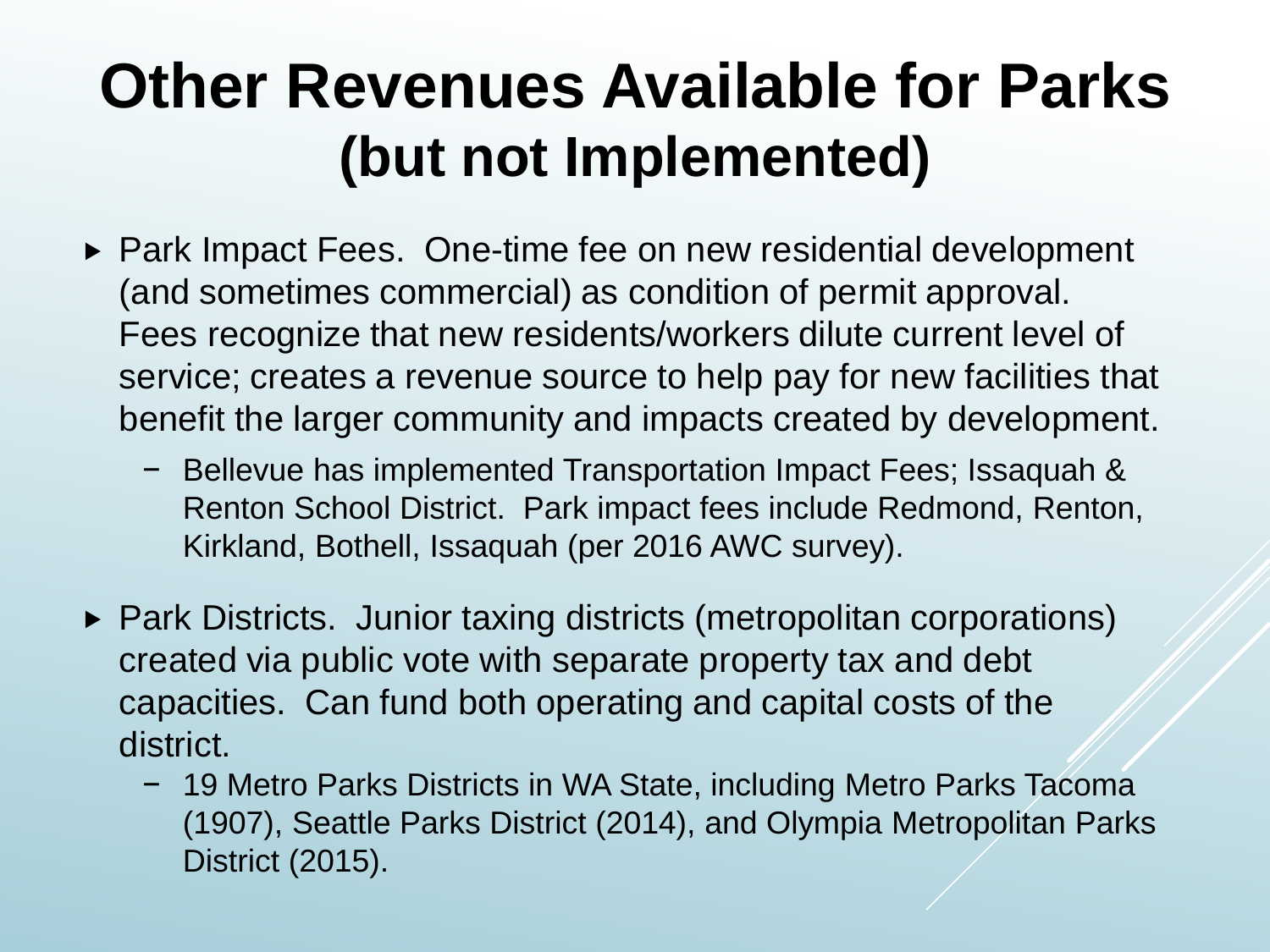## **Revenue Mix for Sample Park Projects**

#### Mercer Slough Environmental Ed Center

\$10.1M Total (2008), 67% Non-City Funding

- ▶ Contributions: Pacific Science Center, Master Builders Assn, and Puget Sound Energy \$1.2M contribution
- Grants: Federal HUD \$3.0M, WA CTED \$1.5M, King Co \$1M



#### Bellevue Botanical Garden (Parks Levy)

\$11.4M Total (2014), 32% Non-City Funding

▶ Contributions: Bellevue Botanical Garden Society \$3.6M

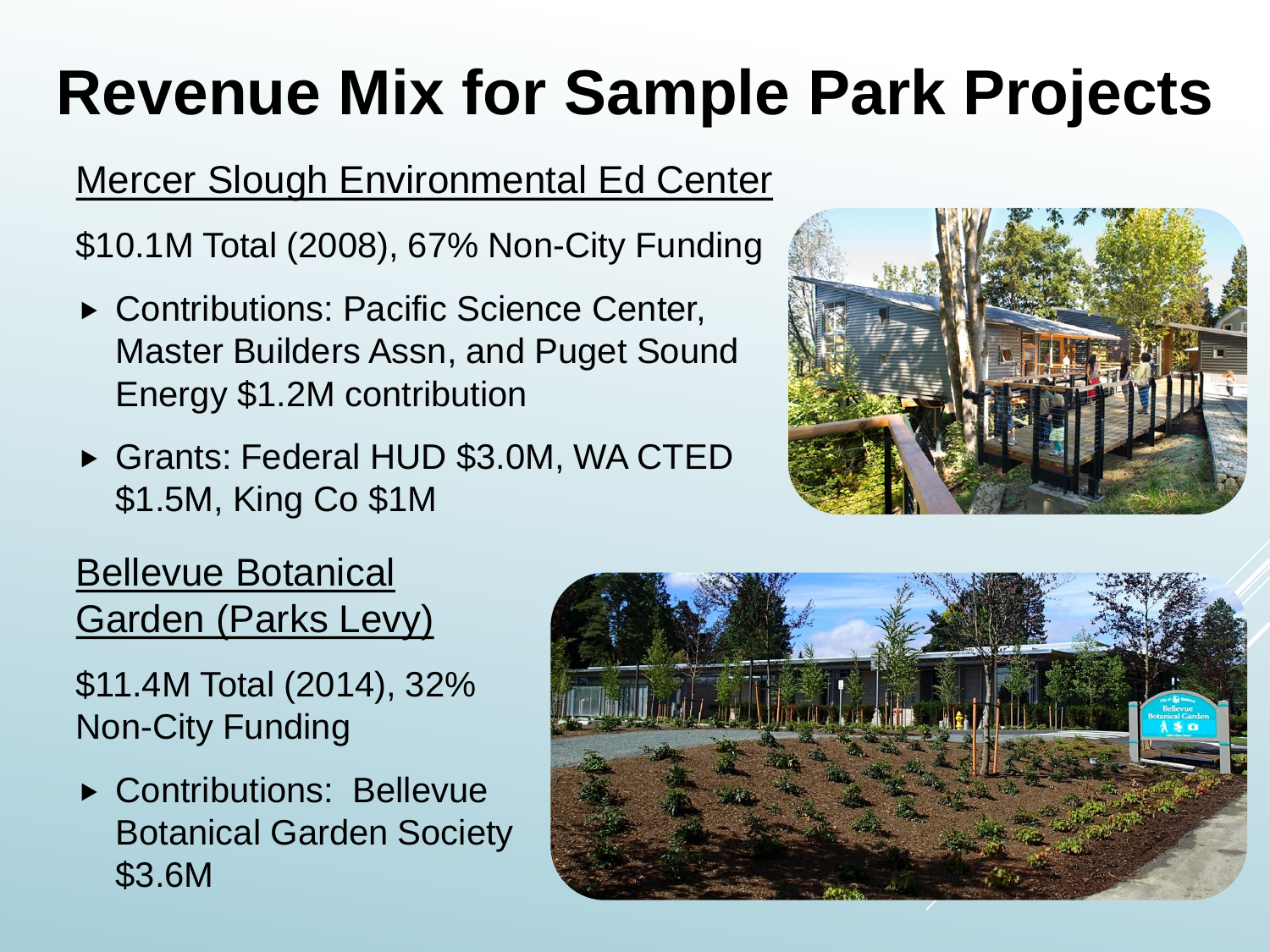## **Revenue Mix for Sample Park Projects**

#### Bellevue Youth Theatre (Parks Levy Project)

\$9.7M Total (2015), 9% Non-City Funding

- ▶ Contributions: Bellevue Youth Theatre Foundation \$0.85M
- Grants: King County \$25K



Downtown Park/Inspiration Playground (Parks Levy Project)

\$16.1M Total (2017), 25% Non-City Funding

- ▶ Contributions: Bellevue Rotary \$2M
- Grants: WA CTED \$1M, WA RCO \$1M, King Co \$75K

Other Projects: South Bellevue Community Center (Boys & Girls Clubs of Bellevue), Bannerwood Synthetic Infield (Seattle U), Hidden Valley Gym & Field Improvements (Boys & Girls Clubs of Bellevue), Crossroads Water Play Area (Bellevue Breakfast Rotary Club), Meydenbauer Bay Property Acquisitions (State/King Co Grants)

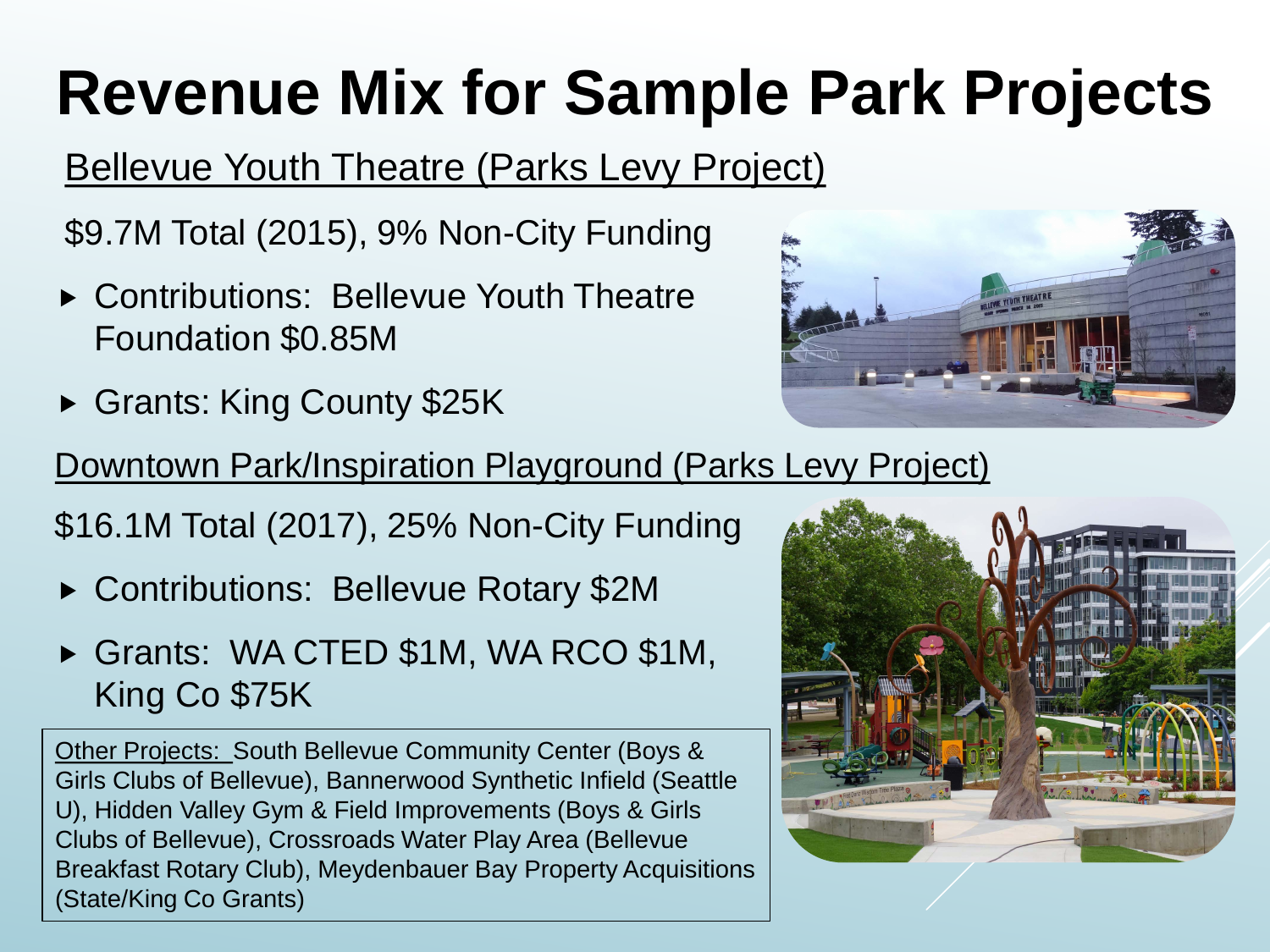### **Lessons Learned**

- ▶ Private contributions have been project specific in nature and unique to each partner group. Relationship requires significant City support to align interests and clearly define roles, expectations, financial relationship.
- ► Each grant agency has unique requirements that staff work to align with project requirements. Mostly reimbursement grants that require City matching funds.
- ▶ Limited interest in "general" Parks CIP donations, limited interest in funding ongoing operations.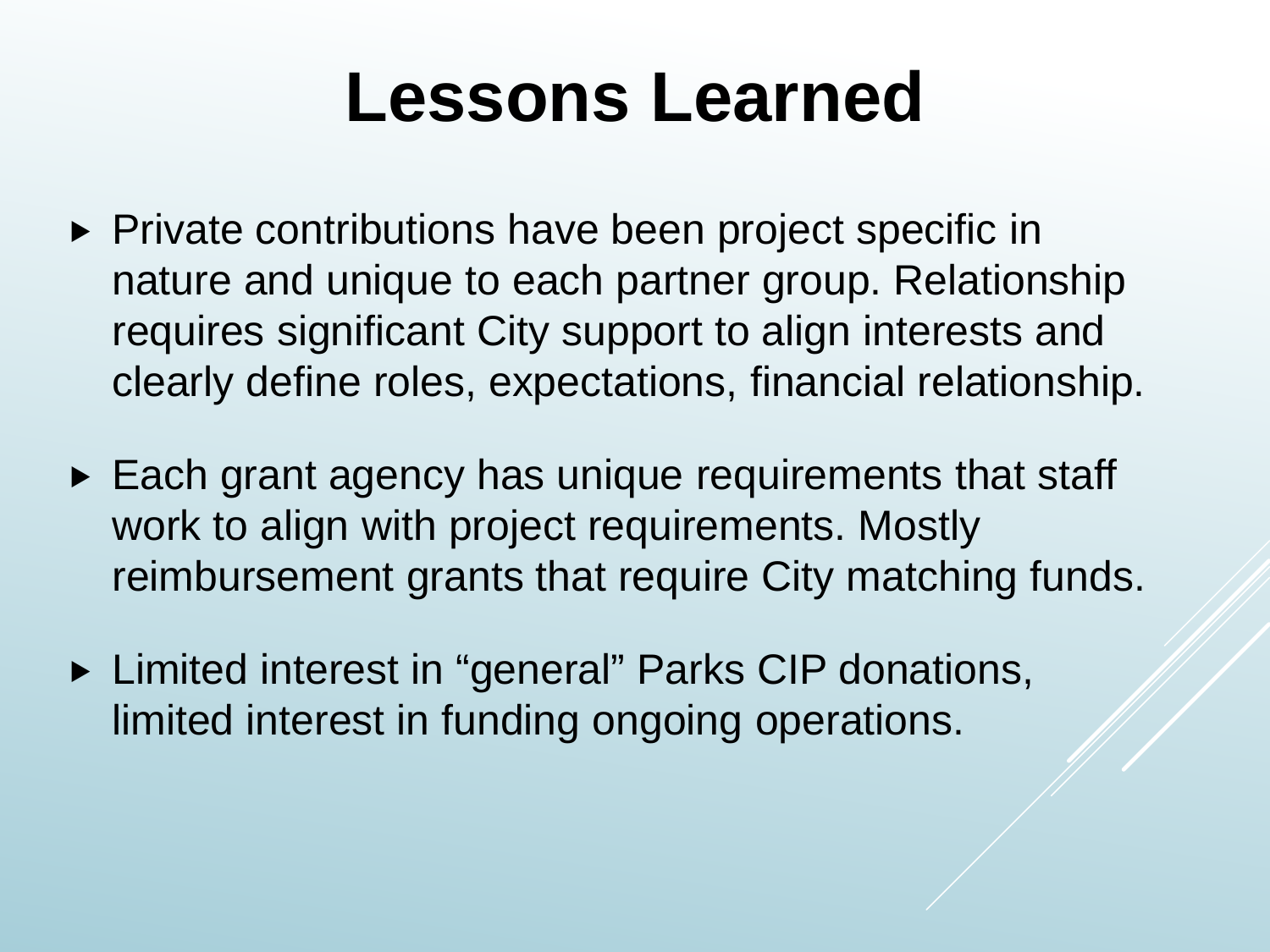### **Basics of Other Known Foundations**

- ▶ Internet research: Bellevue Schools Foundation, Seattle Parks Foundation, King County Parks Foundation, Kirkland Parks Foundation, Greater Metroparks (Tacoma) Foundation; plus Bellevue Botanical Garden Society, Youth Theatre Foundation
- $\blacktriangleright$  All operate as IRS 501(c)(3) to accept private donations
- All operate fully independent "benefitting" organization
- ► Foundation administration/support includes staff, volunteers, office space
- Basic financial statements for context:
	- Bellevue Schools Foundation has supported student learning and teacher training for over 30 years. FY 2015 Annual Report: Revenue (\$2.1M), Expense (\$1.8M), Admin/Fundraising (\$0.5M), Total Assets (\$1.8M), Staff (7)
	- Seattle Parks Foundation is a 16-year old independent nonprofit to plan for, build, and sustain a thriving system of public space and investments that improve the health and happiness of all Seattle residents. FY 2016 Financial Statements: Revenue (\$2.8M), Expense (\$2.4M), Management/Fundraising (\$0.4M), Total Assets (\$9.0M), Staff (9)